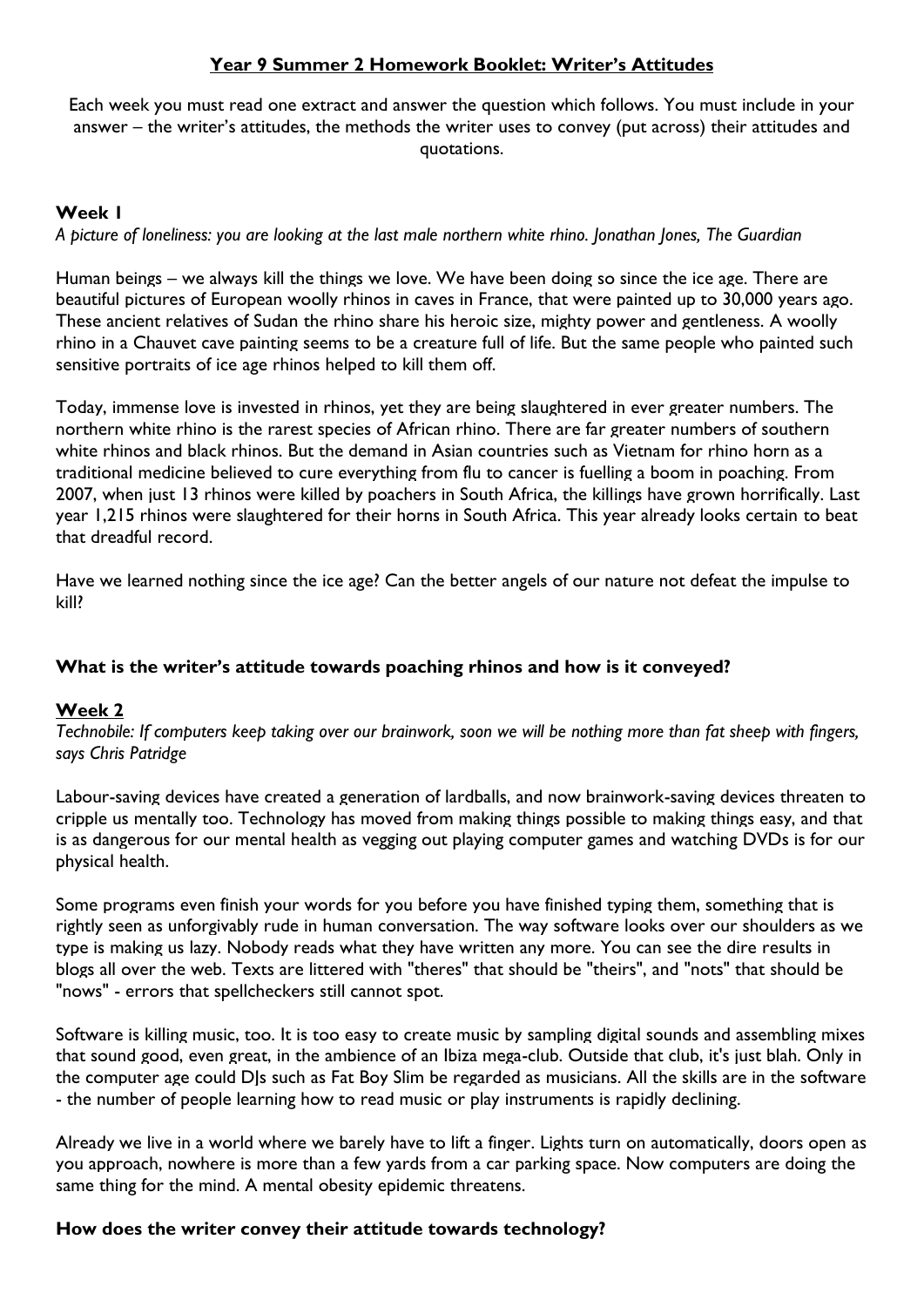## **Week 3**

### *In danger for demanding peace (Amnesty International)*

In the country of Colombia in Southern America there is a conflict between the government and antigovernment guerrilla groups. This conflict threatens the lives and livelihoods of families and communities caught in the middle. The people of San José de Apartadó founded their Peace Community in order to live in peace and not be drawn into this armed conflict. But because of their refusal to take sides, all the warring parties treat them as enemies.

Since the Peace Community's creation in 1997, more than 170 of its members and other local people have been killed or have disappeared, while others have been threatened or assaulted. This is frequently carried out by armed groups supported by the army and the security forces, but anti-government guerrilla groups have also threatened and attacked community members.

Those in the Peace Community remain in constant danger. Incidents in 2012 include: a member of the Peace Community being shot at by paramilitaries; soldiers destroying crops, detaining one resident and threatening to 'exterminate' others; and local peasant farmers and Peace Community members receiving death threats from paramilitaries. The Colombian government has failed to take effective action to protect the people in the Peace Community.

## **How does the writer convey their attitude towards the people of San José de Apartadó?**

## **Week 4.**

# **How we became addicted to sugar**

*By Anne Gibson, BBC History website* 

We are swamped by sugar. It has crept into all areas of our daily diet, from the sweet treats we award ourselves to family essentials such as pre-packaged loaves of bread. We know that too much sugar is bad for us, but we are hooked - and sugar is now so ubiquitous it is hard to believe there was a time when it was not readily available.

First discovered growing as a wild grass in the South Pacific around 8,000 BC, travellers and traders helped spread sugar across the globe. For centuries it was regarded as a status symbol, too expensive to be consumed in great quantities.

Britain's love affair with the sweet stuff began in the 1600s. Settlers on the British colony of Barbados discovered sugar cane thrived in the island's stony soil where crops of cotton and tobacco had failed. Providing three harvests a year, farming sugar cane became a lucrative business. The discovery prompted a 'sugar rush' with settlers descending on Barbados - keen to cash in on the wealth it created.

Mass production of sugar saw Britain grow rich, helping to build the Empire.

Slaves from West Africa were used on plantations on which sugar was grown. The slaves were at the mercy of the plantation owners and overseers who had little regard for their welfare. Even pregnant women were made to work in the fields, and slaves were not given adequate nutrition.

"These are guys who are there to make money and get out. The objective of the system is to produce the sugar, not to provide an easy way of life for the slaves - as long as you have access to more slaves," adds Prof Richardson.

During the Napoleonic wars of the early 1800s the French invested heavily in the production of sugar beet, a relatively new discovery. It was not long before sugar beet flooded the British market. The price dropped and by 1850 sugar was finally affordable for all. The public could not get enough of this cheap and tasty pick-me-up. From sweetened tea in the workplace, to meals on the family table, to the new working class tradition of high tea - sugar soon became indispensable.

Far from being an unhealthy choice, this new foodstuff played an important role in family eating habits, says food historian Dr Annie Gray.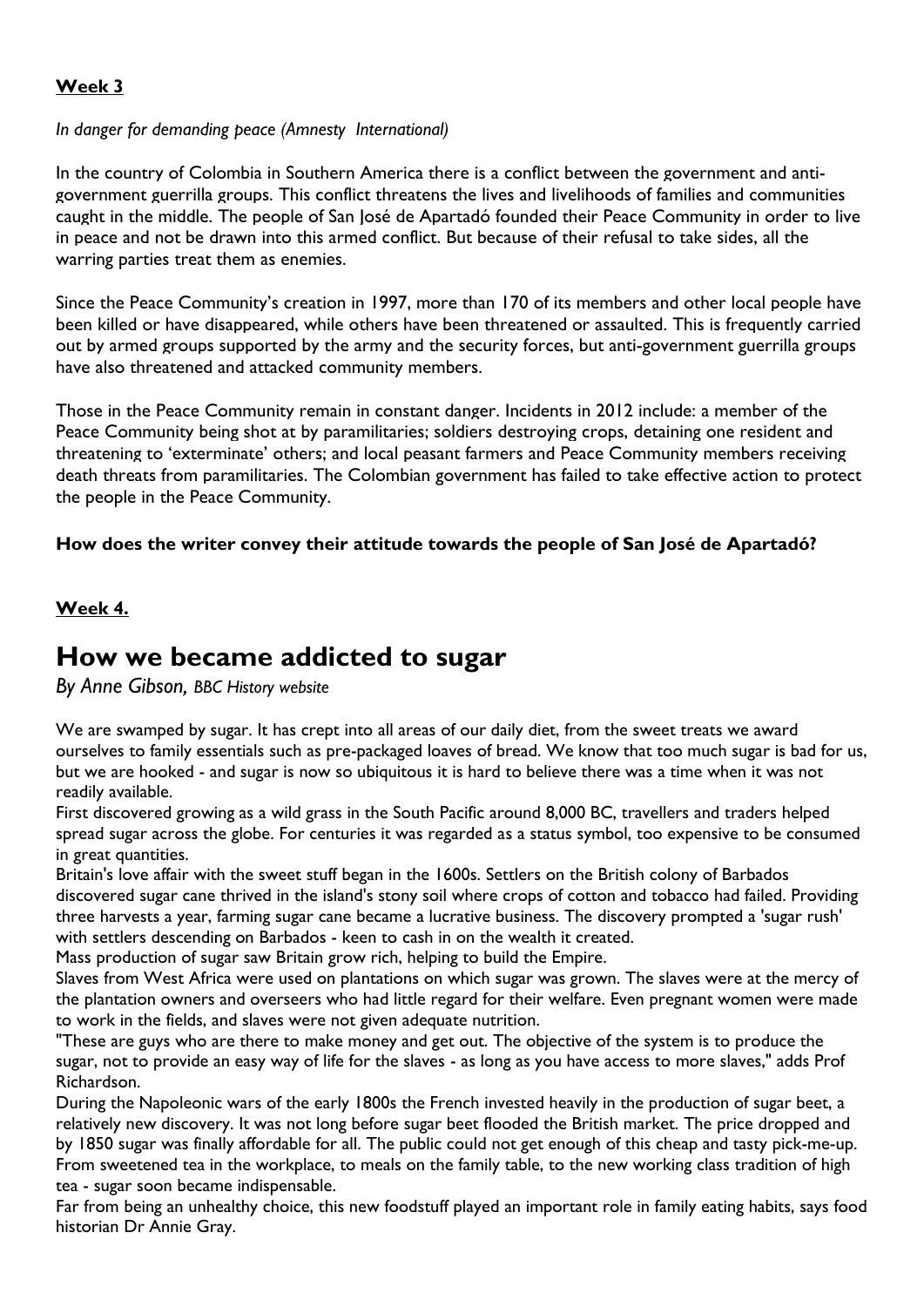"It's a question of, are your children going to eat that dry bread? No. If you spread it with a bit of jam can you get them to eat it? Yes."

It did not take long for sugar to become a household favourite.

"If you look at the diet of the working class at the beginning of the 19th century, you're pretty much looking at bread, potatoes, cheese, butter if you're lucky, maybe a bit of bacon fat," says Dr Gray. "By the end you're looking at bread, butter or margarine, jam and cake."

So addicted were we to this new taste, that at the beginning of the 19th century we consumed 12 pounds of sugar per head. By the end of the century that amount had rocketed to 47 pounds per head. But this new-found pleasure came at a price.

"For the poor in the 19th century a lot of their calorific intake came from sugar, and the problem with that is they could have been taking in calories from elsewhere that came with nutrients", says Dr Gray. "Malnutrition among the poorer classes at the end of the 19th century was awful."

Malnutrition is not the only health problem for which sugar has some responsibility. It is known to cause tooth decay, while obesity and high blood pressure are closely linked to the over-consumption of calories. In turn they can lead to heart disease and Type 2 diabetes.

Sugar is now so ingrained in our diet it may seem too impossible a habit to break.

But Professor Naveed Sattar of the University of Glasgow's School of Medicine thinks there is some hope in our battle with the sweet stuff.

"People can take some of the sugar out of their diet and get to a point where they're eating less sugar in their food or drinks but still enjoy their diet to the same extent, if not more, by reprogramming their palate." Challenging centuries of in-built programming favouring sugar might take a lot of willpower, but Professor Sattar is confident it can be achieved.

"Sometimes to re-programme your palate can take a couple of months… but [people] can achieve that change."

## **What is the writer's attitude towards our diet?**

## **Week 5.**

## **Sleep: Weird things people do in their sleep**

*Denise Winterman, BBC News Magazine* 

Increasing numbers of people are asking for help with sleep disorders and some of them are doing rather strange things during the night. Specialist sleep clinics are treating more people with sleep disorders than ever before. It's not surprising. More than 30% of the UK population currently suffers from insomnia or another sleep disorder, according to the Mental Health Foundation. This can have serious mental and physical consequences.

Clinics say they are getting up to 50 new referrals a week. It's a fivefold increase in just a decade for some. This big rise has been put down to raised awareness of sleep disorders and more people reporting them. The clinics are also dealing with some strange new sleep behaviour, while other rather odd sleep disorders are becoming more common. So what are the weird things people do?

"It is very common for people to do things in their sleep that they do repeatedly during the day," says Dr Kirstie Anderson, who runs the Neurology Sleep Service for the Newcastle Upon Tyne NHS Foundation Trust. This is largely down to sleep disorders called parasomnias. These are unwanted behaviours that occur during sleep. They can be as small as opening your eyes while asleep or, at the very extreme end, driving a car while sleeping. Anderson has even treated someone who carefully dismantled grandfather clocks while asleep. What happens in our brains during such episodes is still something of a mystery. Not much research has been done, largely due to the fact that gathering data is very difficult.

"The problem is people rarely do such acts under controlled conditions at a sleep clinic," says sleep specialist Dr Chris Idzikowski, director of the Edinburgh Sleep Clinic. "But this area of research is going to really move forward in the next few years because we now have the necessary equipment to record people in their own homes."

Unexplained empty food wrappers and a messy kitchen are what some sleepwalkers face when they wake up. Often snacking in your sleep is not a big problem, but in more extreme cases it is classed as Nocturnal Eating Syndrome (NES). Sufferers can raid the kitchen several times a night but have no recollection when they wake up. Not only do they lose sleep but they can put on an excessive amount of weight, causing a whole range of problems mentally and physically. Other concerns include choking in their sleep.